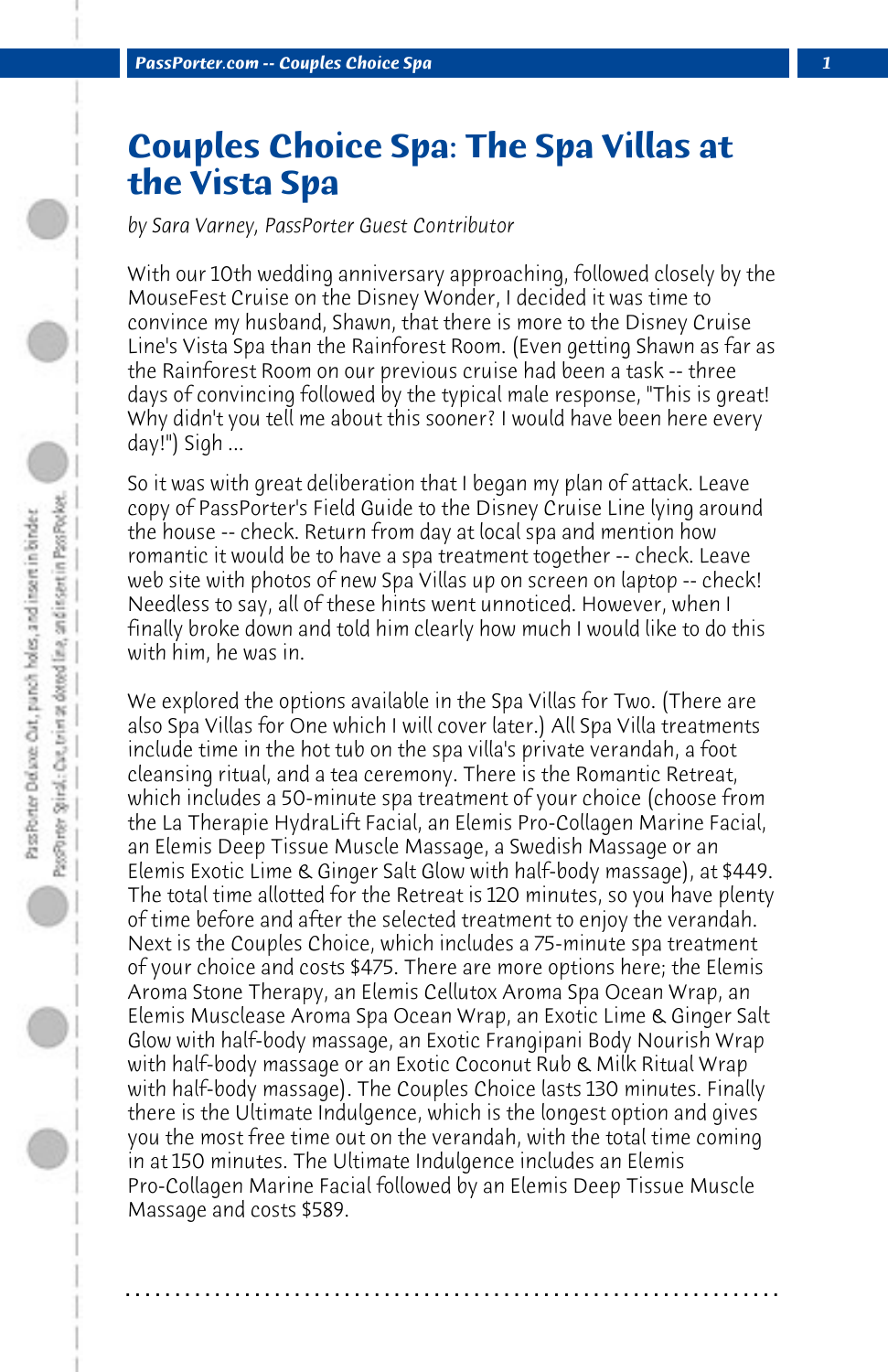Our choice was clear. Shawn wanted the Elemis Aroma Stone Therapy so it was the Couples Choice for us! As Castaway Club members, we had the option of booking our spa treatments on the Disney Cruise Line web site 90 days in advance of our cruise. (Please note that only the following treatments are available to book online: Alone Time (described below) and Couples Choice. All other treatments must be booked onboard.) We knew we wanted to book our Spa Villa for our day at sea (not wanting to enjoy our verandah while docked next to the Carnival Cruise ships in Nassau or lose any time on Castaway Cay) and with limited spots available per day in each Villa, these appointments go quickly. I was successful and was able to book our appointment for 2:30 pm on Wednesday, December 5.

The months flew by and seemingly the next thing I knew we were en route to Port Canaveral and catching that magical glimpse of the Disney Wonder as we crossed the bridge to the Port. We enjoyed every moment of our cruise - exploring Atlantis in Nassau, snorkeling at Castaway Cay while our son enjoyed Scuttle's Cove, brunch at Palo with friends... Finally it was time! We left our son in the capable hands of his grandparents, changed into our bathing suits and headed to Deck 9 aft where the Vista Spa is located.

We were greeted at the desk by Lerissa, who gave us our locker keys and paperwork to fill out. Shawn was a little startled by the length of the medical forms but after assuring him that no, no blood samples would be required, we headed first to our separate locker rooms to grab robes and then to the Rainforest Room to await our turn. After a few minutes in the steam room for him and the sauna for me, we were greeted by the lovely Claudia and Sarah who led us to our Spa Villa.

When you first enter the Villa, the first things you notice are the side-by-side massage tables. Then your eye immediately goes to the wall-to-wall sliding glass windows that lead out onto a huge verandah. But before you are allowed out onto the verandah, you must first choose which treatments you will be getting. Shawn was clear that he was having the Aroma Stone Therapy and after consulting with Claudia, I decided on that as well. (I was tempted by the Exotic Lime & Ginger Salt Glow with half body massage but Claudia explained that if I was looking for relaxation, then the Stone Therapy was the way to go!) We were then led out onto the verandah and asked to sit on the large teak day bed. Our feet were placed in shallow, gold colored bowls held on Claudia and Sarah's laps and then scrubbed with an exfoliating wash and rinsed. (It was at this point that Shawn began to look slightly uncomfortable prompting Claudia to ask if we had been to the Spa before. I explained that while I was a "Spa Vet", Shawn was a "Spa Newbie." Claudia teased him gently about his "first pedicure" and Shawn appeared to relax.)

**. . . . . . . . . . . . . . . . . . . . . . . . . . . . . . . . . . . . . . . . . . . . . . . . . . . . . . . . . . . . . . . . . .**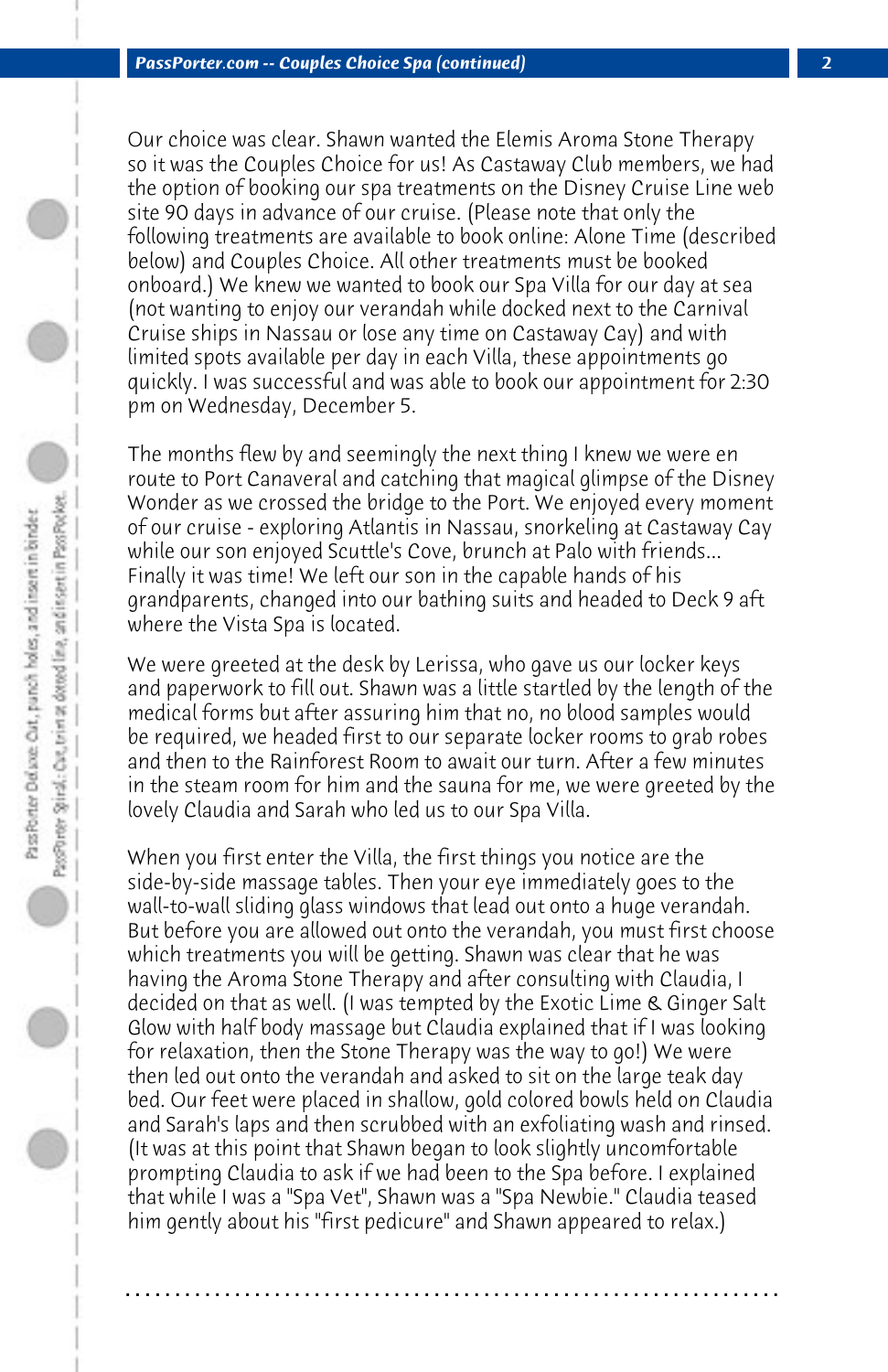Then Claudia explained that they would now go set up the Spa Villa for us. While they were doing that, we should remove our robes, leave on our bathing suits and enjoy the hot tub. She explained that they would tap on the glass to let us know when our time was almost up and then, at our leisure, we should begin to exit the hot tub, remove our bathing suits and hang them over the edge of the tub to dry, put on our robes, then join them inside. She was very clear that at no time should we feel rushed or hurried. She inquired as to our comfort level with the temperature and wind as she could adjust the glass walls on the verandah to our preferences. We opted for the windows wide open as it was a beautiful day. Claudia and Sarah excused themselves, shut the glass doors to the Villa, and discreetly closed the blinds.

Shawn and I luxuriated in the hot tub for about 15 minutes, enjoying the contrast between the warm water and the cool breeze. After a while, we began to notice that the breeze was growing ever cooler and our exposed parts were getting chilly! So we hopped out of the tub, into our robes and headed into the Villa where Claudia and Sarah were finishing their preparations. They looked a little startled to see us so soon but recovered nicely and finished their preparations quickly. They said they'd step out for a moment so we could disrobe and slide under the covers, face down. We waved good-bye to each other, complied, and waited for their return.

Claudia and Sarah re-entered and our treatments began. Ahhhh - heaven! 75 minutes of soothing warmth and massage. This was, hands down (pun intended), the best massage I have ever had. At least the part I remembered as I fell sound asleep until they asked me to turn over! Shawn swears that he did not sleep but I (and Claudia, his masseuse) beg to disagree. Either way, when the massages were over, we were both exquisitely relaxed. Claudia and Sarah stepped out so that we could don robes, then escorted us back out to the verandah where Shawn and I tucked ourselves in to the gorgeous day bed. Propped up on pillows, we were offered our choice of tea. (We both chose Orange.) Along with our tea, we were served a beautiful plate of fruit. We enjoyed our snack and promptly dozed off again under the comfort of the blankets, listening to the sound of the waves.

All too soon, the tap-tap-tap sounded on the glass and we rose to rejoin the rest of the world. Claudia and Sarah inquired as to our enjoyment and level of relaxation and we assured them that we felt fabulous. We were presented the bill and left to sign for it while they waited outside. We were then escorted back to the locker rooms and bid farewell.

At every point during our experience, we were treated with the utmost respect and discretion. I cannot say enough about the level of service

**. . . . . . . . . . . . . . . . . . . . . . . . . . . . . . . . . . . . . . . . . . . . . . . . . . . . . . . . . . . . . . . . . .**